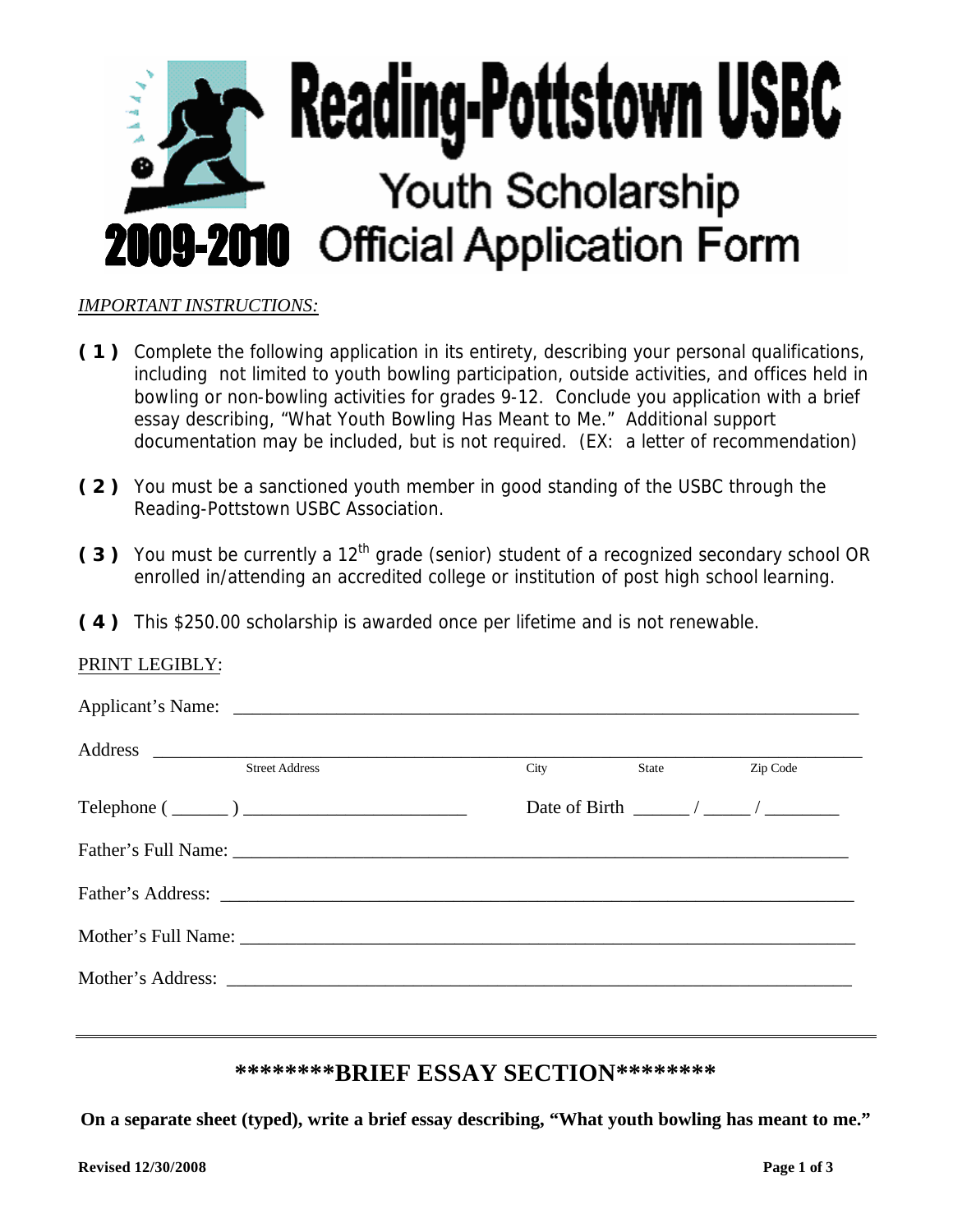

Grade Point Average OR Quality Point Average for Grades 9-12: \_\_\_\_\_\_\_\_\_\_\_\_\_\_\_\_\_\_

Name of High School or Accredited College/Institution currently enrolled in: \_\_\_\_\_\_\_\_\_\_\_\_\_\_\_\_\_\_\_\_\_\_\_\_\_\_\_\_\_\_\_\_\_

Post-High School Institution(s) to which you have applied, been accepted or attending:

Total financial need for 2010-2011 academic year (if known): \$\_\_\_\_\_\_\_\_\_\_\_\_\_\_\_\_\_\_

## **BOWLING PARTICIPATION**

\_\_\_\_\_\_\_\_\_\_\_\_\_\_\_\_\_\_\_\_\_\_\_\_\_\_\_\_\_\_\_\_\_\_\_\_\_\_\_\_\_\_\_\_\_\_\_\_\_\_\_\_\_\_\_\_\_\_\_\_\_\_\_\_\_\_\_\_\_\_\_\_\_\_\_\_\_\_\_\_\_\_

\_\_\_\_\_\_\_\_\_\_\_\_\_\_\_\_\_\_\_\_\_\_\_\_\_\_\_\_\_\_\_\_\_\_\_\_\_\_\_\_\_\_\_\_\_\_\_\_\_\_\_\_\_\_\_\_\_\_\_\_\_\_\_\_\_\_\_\_\_\_\_\_\_\_\_\_\_\_\_\_\_\_

Highest Career 3 Game Series ........................................................................................ \_\_\_\_\_\_\_\_\_\_

**NON BOWLING – SCHOOL OR COMMUNITY ACTIVITIES**

**(including any community service performed)**

*{For grades 9 – 12, list only different types of activities, such as clubs, sports, band, etc.}*

| <b>ACTIVITY:</b> | <b>DATES</b> of Participation: | <b>Offices Held (if any):</b> |
|------------------|--------------------------------|-------------------------------|
|                  |                                |                               |
|                  |                                |                               |
|                  |                                |                               |
|                  |                                |                               |
|                  |                                |                               |
|                  |                                |                               |

*(attach another sheet if necessary)*